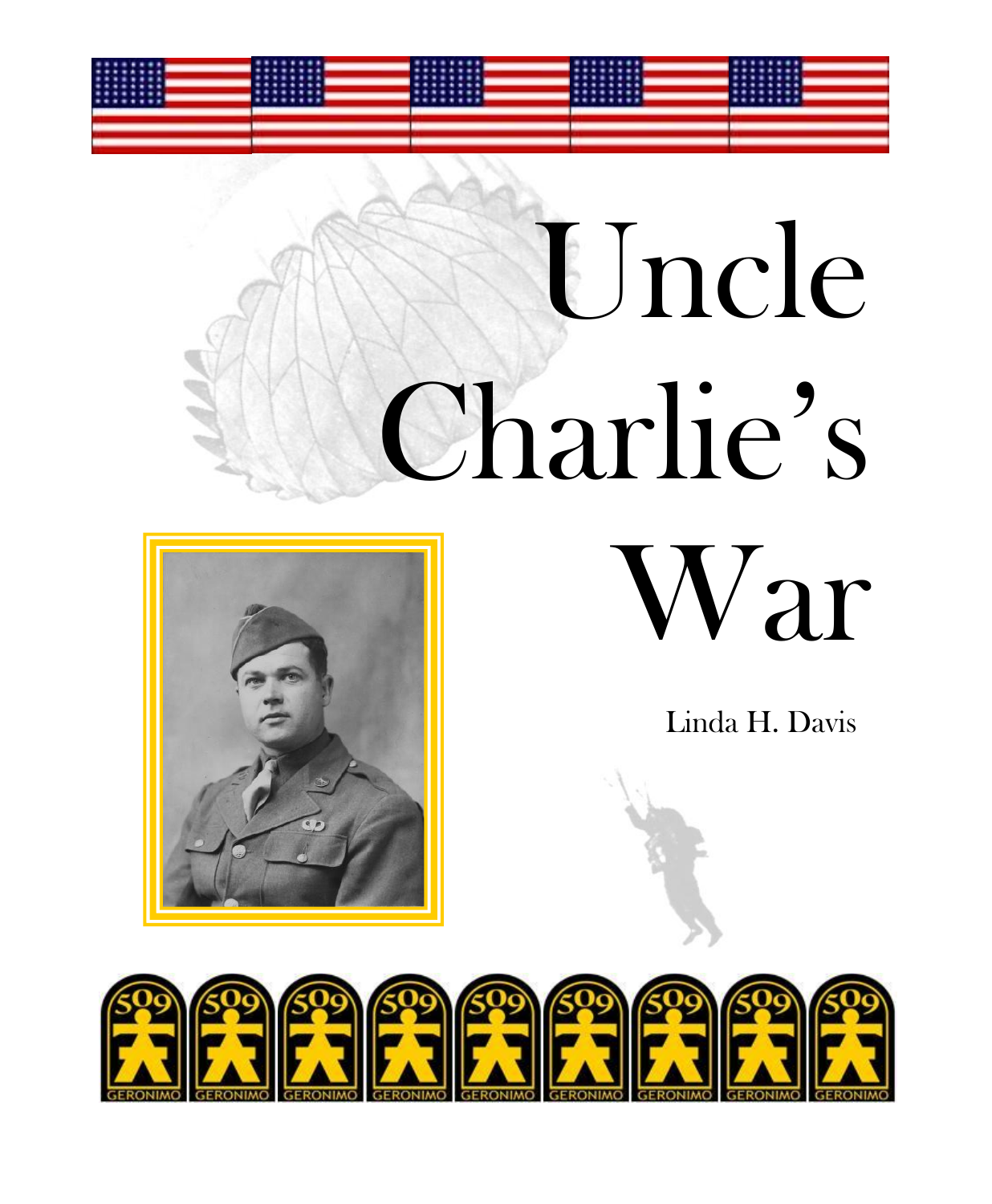## Uncle Charlie's War

## Linda H. Davis



He was on a two day pass to Paris, fresh from a night's sleep in a hotel, and hoping to get tickets to Glenn Miller's Christmas concert. It was December, 1944. Without warning, trucks arrived to pick up the American soldiers. Told only that they were going to the front, that the rest of their battalion was already there, the troops were still wearing their dress clothes when they were whisked away.

Uncle Charlie recalls little of the 220 mile journey to Belgium, except that it was long and slow – the trucks bumping along at about 20 miles an hour, without headlights in the dark. But he remembers vividly the heart-stopping sight of the massive German Tiger Tank, flanked by two smaller tanks for protection, maybe fifty feet away – seen from the back of the truck after the driver made a quick U-Turn. By crazy luck, the Germans, who were having breakfast outside, apparently mistook them for captured trucks. The Americans made it to headquarters, a few miles away.

The largest – and for the Americans, bloodiest – land battle of the war, later known as The Battle of the Bulge, was on.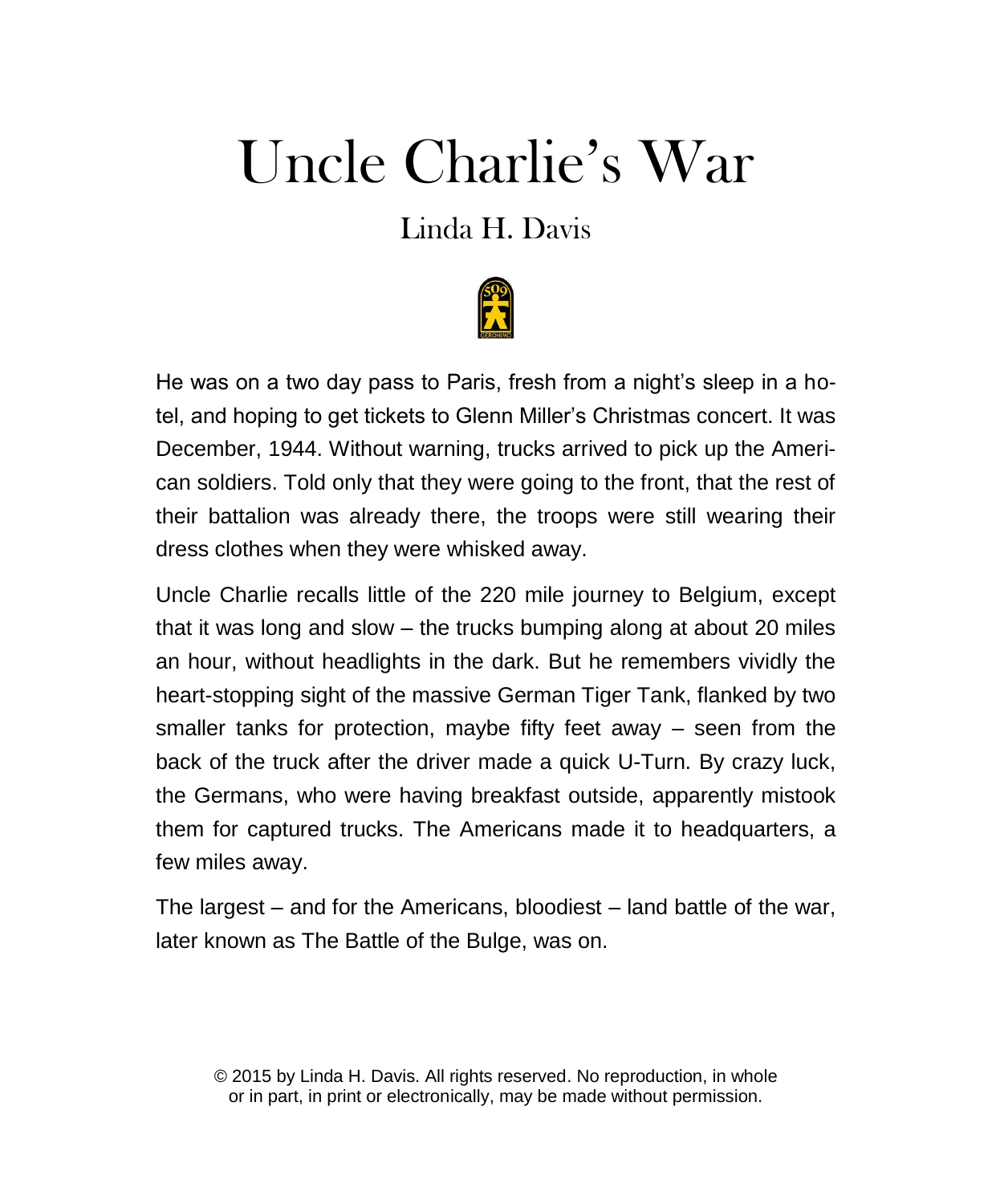Glenn Miller's plane never reached Paris. It famously disappeared in a fog after taking off in England, killing the great band leader, pilot and other passenger.



Charles Audet – my husband's uncle – is 96 now. A short, soft-spoken man with a ready smile and a sweet, open face that is still recognizable from the old photographs in his living room, where his Purple Heart and Bronze Star are also on display, he lives alone in the modest sea green ranch house in Framingham, Massachusetts, which he and his late wife, Eleanore, bought in 1957. I used to walk by it on my way home from high school when I'd missed the bus, long before I knew the Audets or their nephew, Chuck Yanikoski, whom I married in 1981.

Uncle Charlie is among a handful of surviving original members of the elite 509<sup>th</sup> Parachute Infantry Battalion, which was virtually extinguished at The Battle of the Bulge: information about original troops is scarce. The 509<sup>th</sup> was the first parachute unit to ship to England, early in 1942, where they trained with the British 1<sup>st</sup> Airborne Division, and the first to make combat drops during the invasion of North Africa. (Charlie was in four invasions – three airborne and one amphibious). They fought in Italy and France. After the Bulge, they were awarded their second Presidential Unit Citation.

The  $70<sup>th</sup>$  anniversary of The Battle of the Bulge passed quietly this year. Here Hitler had launched his last major offensive, ending less than six weeks later in a Pyrrhic victory for the Allies (the Americans alone suffered over 75,000 casualties). As the anniversary ended, in January of 2015, American veterans were dying at a rate of about 550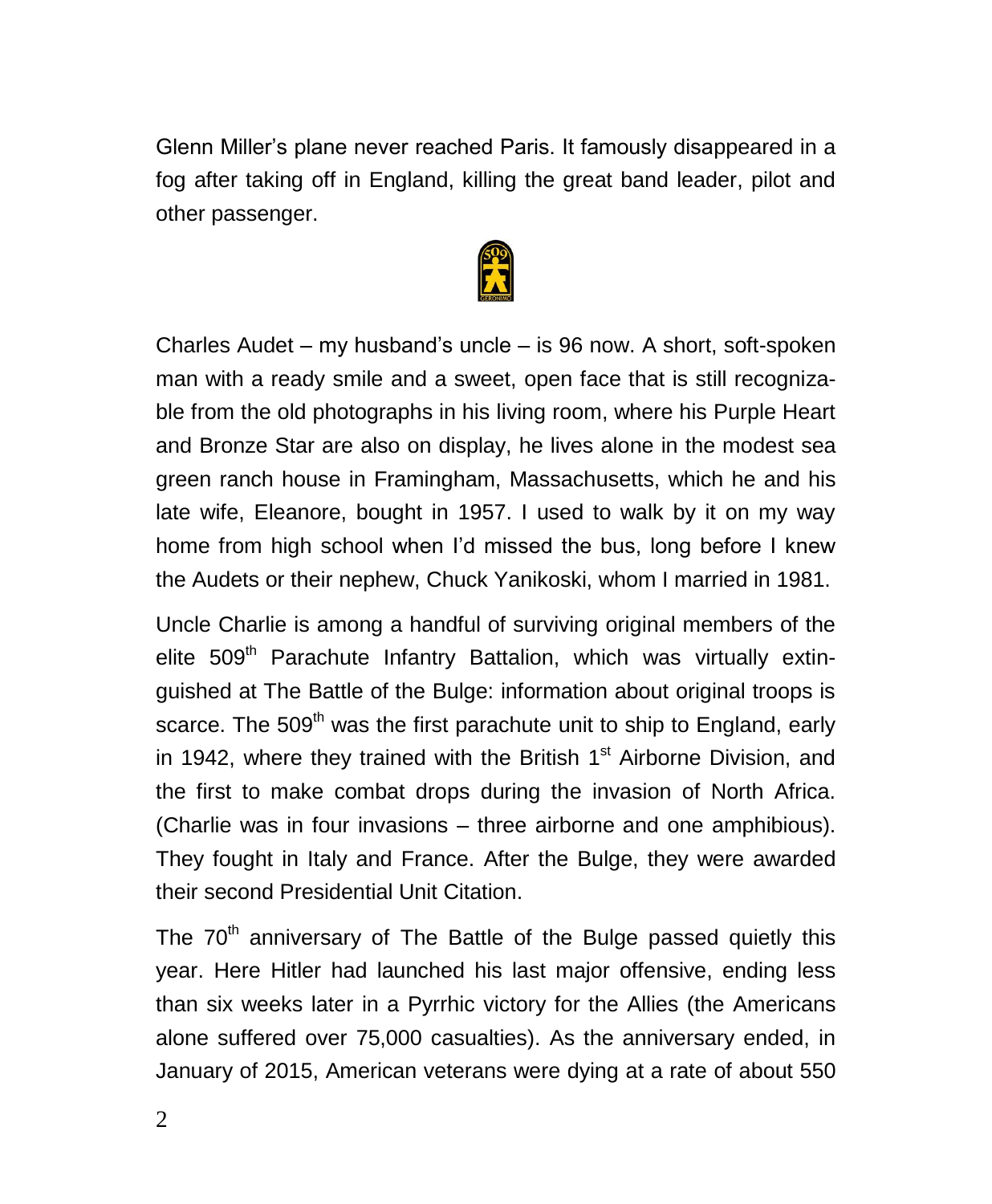each day. The living, a few of whom were interviewed, still mentioned the cold: Temperatures plunged to ten, even twenty below zero. The Americans arrived in the Ardennes forest underdressed, undersupplied and outgunned. Charlie remembered getting special gloves, and warnings about frostbite: a perhaps apocryphal tale involved a soldier touching a tank with a bare hand, which had to be amputated on the spot. Charlie saw the bodies of the 84 American POWs left in the snow after the Nazis' infamous Massacre of Malmedy, later prosecuted as a war crime.

Charlie arrived at The Bulge a seasoned soldier. For him, Anzio, Italy, had been worse. After nearly drowning during the  $509<sup>th</sup>$ 's amphibious training exercise in January, 1944, he was entrenched for three months under relentless German fire. The big guns went off about every fifteen minutes, challenging the sanity of the healthiest mind. Troops moved only at night; they cat-napped during the day. Unable to bathe or change clothes but always mindful of gangrene, Charlie took care of his feet by drying one pair of socks under his arm pits, then switching socks.



He considers himself lucky. He was born into a big, loving French Canadian family of ten children who lived in a four room rental house in Fitchburg, Massachusetts. They slept three to four kids in a pull-out bed. His parents were "the greatest love story I ever saw." His father was a barber who worked six days a week on commission, but insisted on relieving his wife of dinner duties on Sundays. Charlie's mother took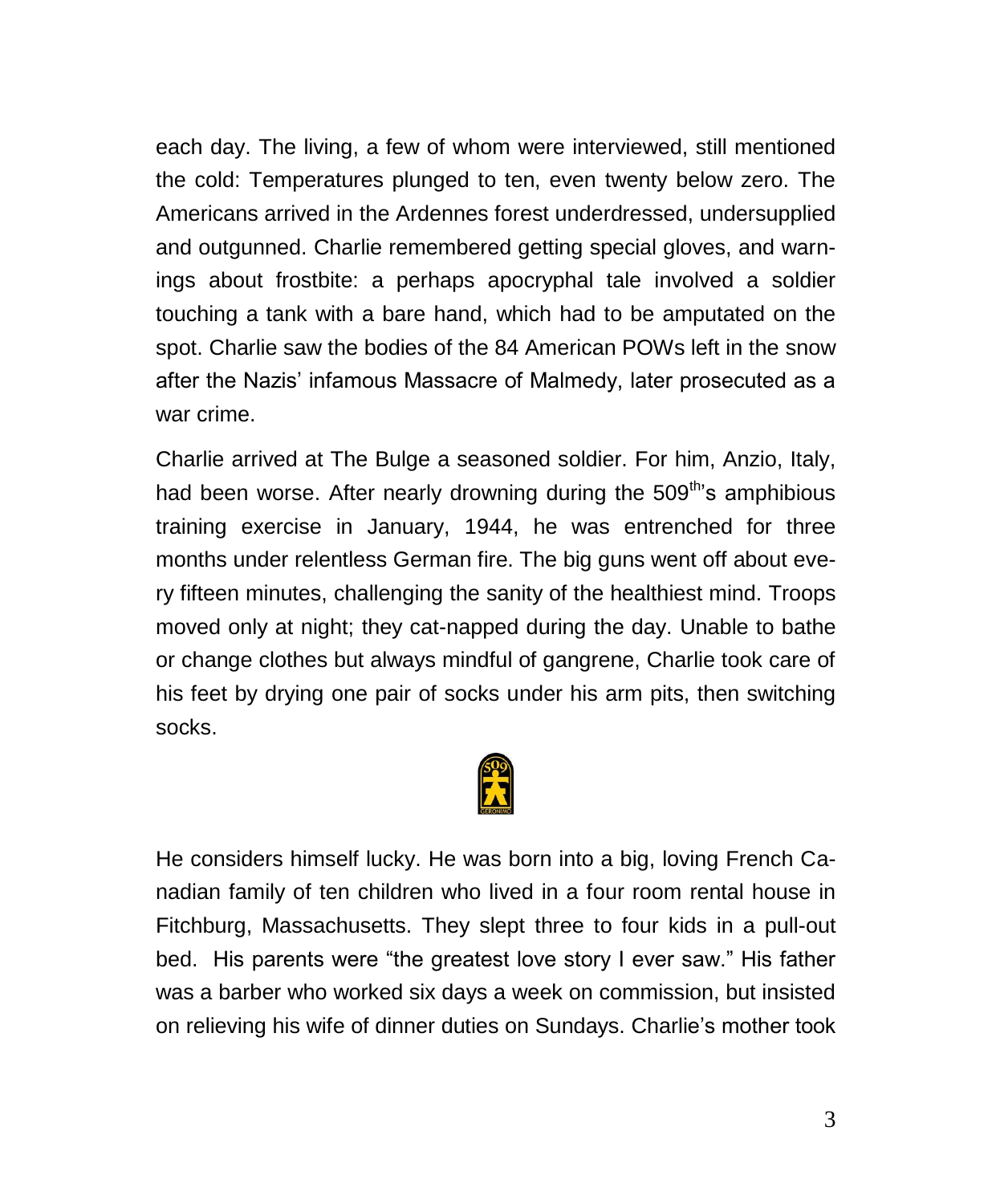in ironing and made all her family's clothes. "We were poor, but we didn't notice because everyone was poor," says Charlie.

A 23-year-old bell hop when he was drafted in 1941, Charlie had a high school diploma, but had always felt limited for jobs by his height. At 5'2", 123 lbs when he entered the Army, only blankets and neckties fit him. All his Army clothes had to be custom-made. But he got through jump school and entered the newly formed  $509<sup>th</sup>$ , which was attached to a general. When they arrived in England, Charlie was assigned to be a runner/rifleman.

Everything was an extra effort. "A man six foot tall had ten inches of step beyond me," Charlie said. He even parachuted at a different speed – falling about three to four seconds after the others. Determined not to be a slacker, he never dropped out of a hike, even at thirty miles. "As long as little Charlie could make it, I thought I could too," said his buddies.

During World War II Charles Audet made three combat jumps, in North Africa, Italy and Southern France – always in the dark – without injury. He squashed his fear. Any display of fear could get you thrown out. He learned to trust his buddies and follow orders: while training with the British at Woolfacomb, England, Charlie once served as a "stepper": two soldiers lifted him onto a huge coil of barbed wire, a copy of a malicious German obstacle, and told him to lie flat. Then troops jumped on his back to scale it, somehow without injuring him. The last two over lifted him off.

Charlie was wounded at The Bulge during the second phase of the battle, in January, when the  $509<sup>th</sup>$  helped capture and hold critical high ground for the  $7<sup>th</sup>$  Armored Division. And again he was lucky: German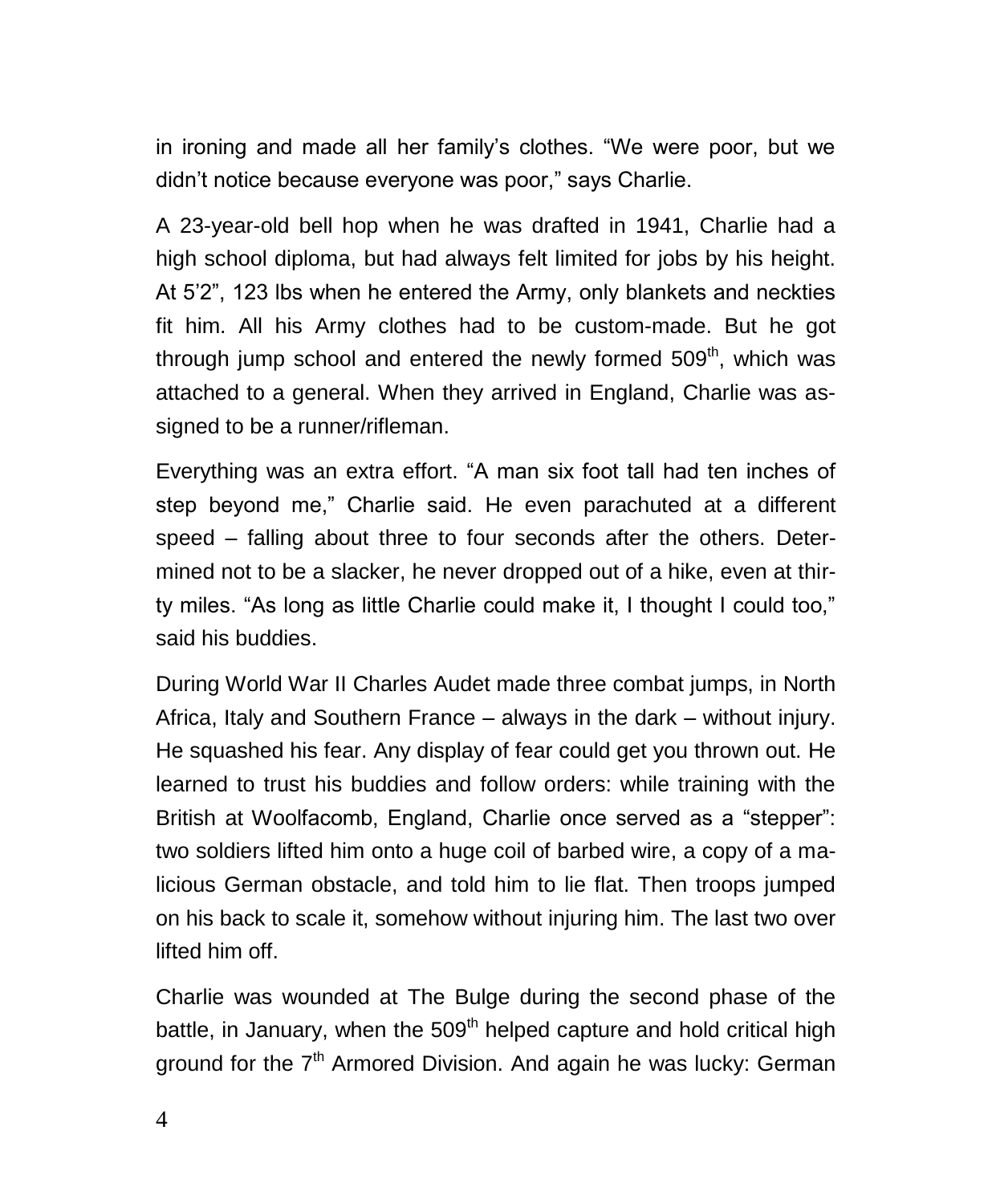shrapnel bounced off a tree and got embedded in Charlie's three layers of clothing, entering "flat," which spared his left arm from certain amputation.



Charlie Audet, back row, far right, with other members of the Headquarters Company of the 509<sup>th</sup> Parachute Infantry Battalion, at Boufarik, Algeria

Of the 750 soldiers from the  $509<sup>th</sup>$  who fought at The Bulge, only 48, along with seven officers, emerged from the battle on January  $25<sup>th</sup>$ . Everyone else was either hospitalized or dead. The  $509<sup>th</sup>$  was deactivated, its soldiers reassigned to other divisions. After some rehabilitation, Charlie was sent to the  $82<sup>nd</sup>$  Airborne, where, as a replacement, he was no one to anyone. He was "devastated."

Then came an unexpected gift. Charlie's younger brother Donald was a private with the combat engineers in the  $101<sup>st</sup>$  Airborne Division. Charlie learned that they were only about ten miles away, and he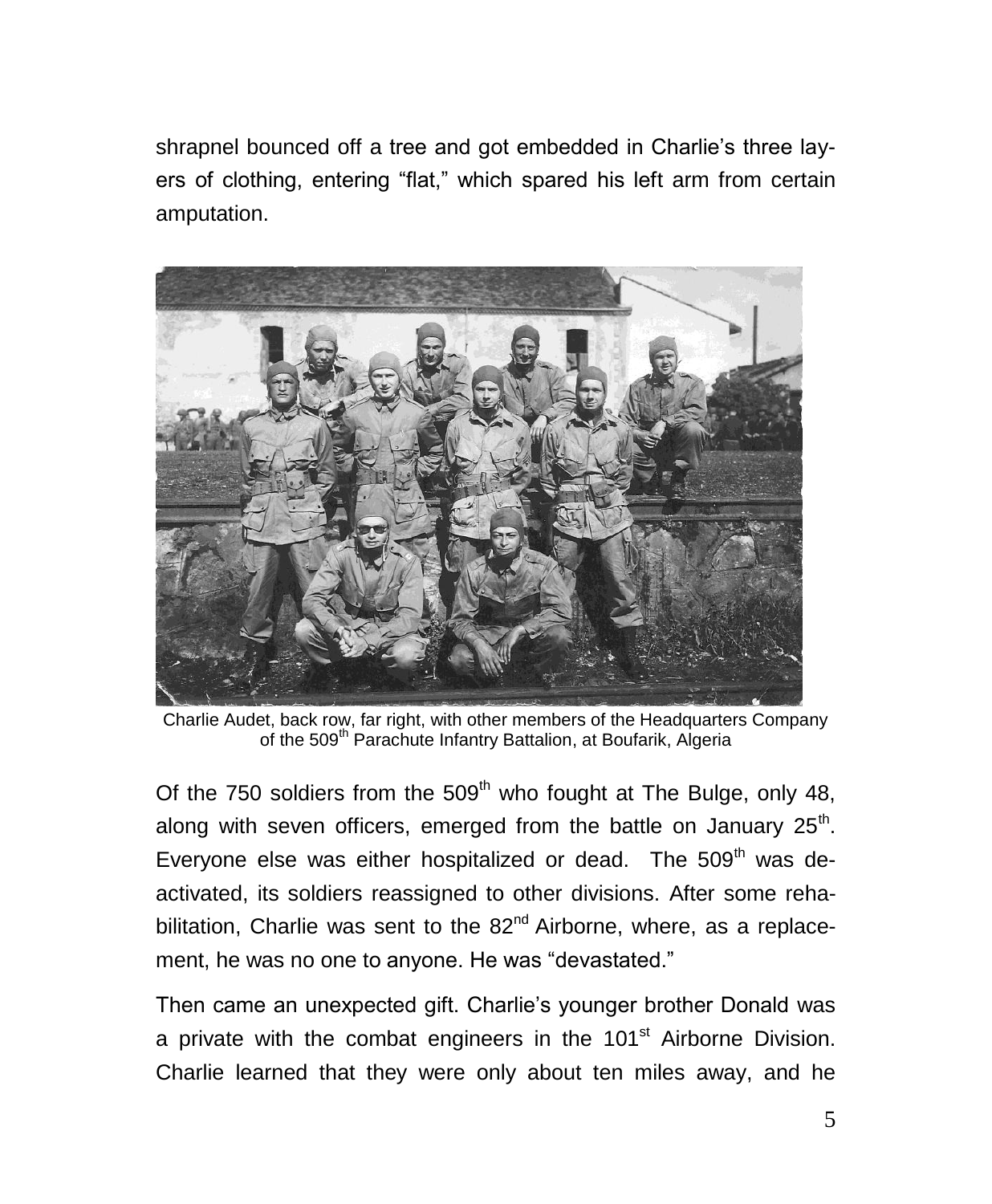began making contact with Donald. Finally, some 3½ years after they had last seen each other, Charlie was given a pass to meet Donald at Mourmelon-le-Petit – a precious time of comfort after  $\log$ ing his 509<sup>th</sup> family.

Next was the surrender of the German 21<sup>st</sup> Army in the Black Forest on May 2, 1945. Charlie was on guard duty for a few days. He recalls the awe-inspiring hours-long procession of tanks and trucks – the Americans on one side, directing the German tanks and trucks into a tight circle. The Germans were disarmed, only the officers being al-



Donald and Charlie

lowed to keep their pistols. The Americans fed everyone. Charlie's lingering impression is of the orderliness and civility of the proceeding. The German soldiers, who "were very beat down," waved to each other as the American MPs directed traffic. There was this sense that "it's over: it was like pulling down a big curtain," said Charlie. Days later, he was on his way home.

On the ship back, The Sea Porpoise, Charlie was reunited with some of his 509<sup>th</sup> buddies, some of whom were injured. There was some talk about what had happened to whom, who they were not seeing on the ship. Charlie would run into more of his lost buddies at Ft. Dix before he finally went home and began his "tough adjustment" to civilian life.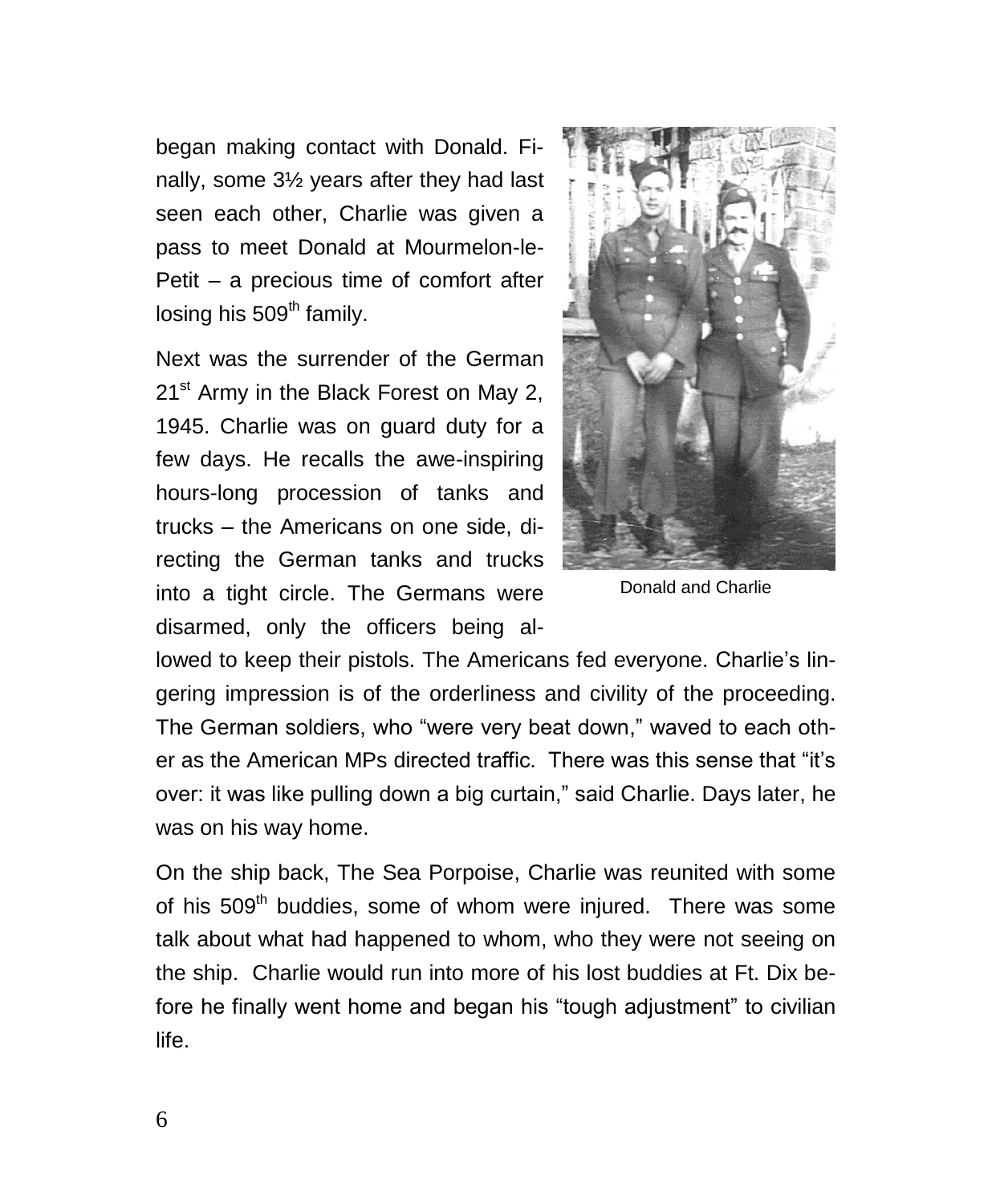

"I'm going to get two bottles of whiskey and get drunk every day," Charlie told his mother when he got home in June of 1945. She indulged him briefly. He had been "punished" and ordered around for so long that he went through a period of being "negative." If he saw a Keep Off the Grass sign, he walked on the grass. This lasted about a year. Overcoming the fear he'd had to suppress for four years took longer. In 1957, after a gang of kids turned up at his house late one night to rob him, he finally gave in to Ellie and began locking the doors.

The war has never left him. You don't forget burying a buddy, his head half blown off, or the aunt who never recovered from the death of her son, killed at Anzio. You don't forget the middle of the night jumps, when the air was heavier and you never knew where you'd land. "We all figured we were going to get killed," says Charlie.

Yet he doesn't regret "one day." The war forced him to grow up, showed him unsuspected strengths, and gave him a sense of direction. After graduating from Boston University in three years on the GI Bill – enhanced by the \$3,000 in allotment money he sent his mother, who had never spent it but saved it for him, he became an accountant, but the soldier continued to march alongside him.

"I am not I," begins a poem by Juan Ramón Jiménez. "I am this one, walking beside me whom I do not see..."

I see Uncle Charlie gliding across the floor with Auntie Ellie to Glenn Miller's "Moonlight Serenade" at my wedding; as half of a childless couple caring tenderly for my two young children, Allie and Randy.